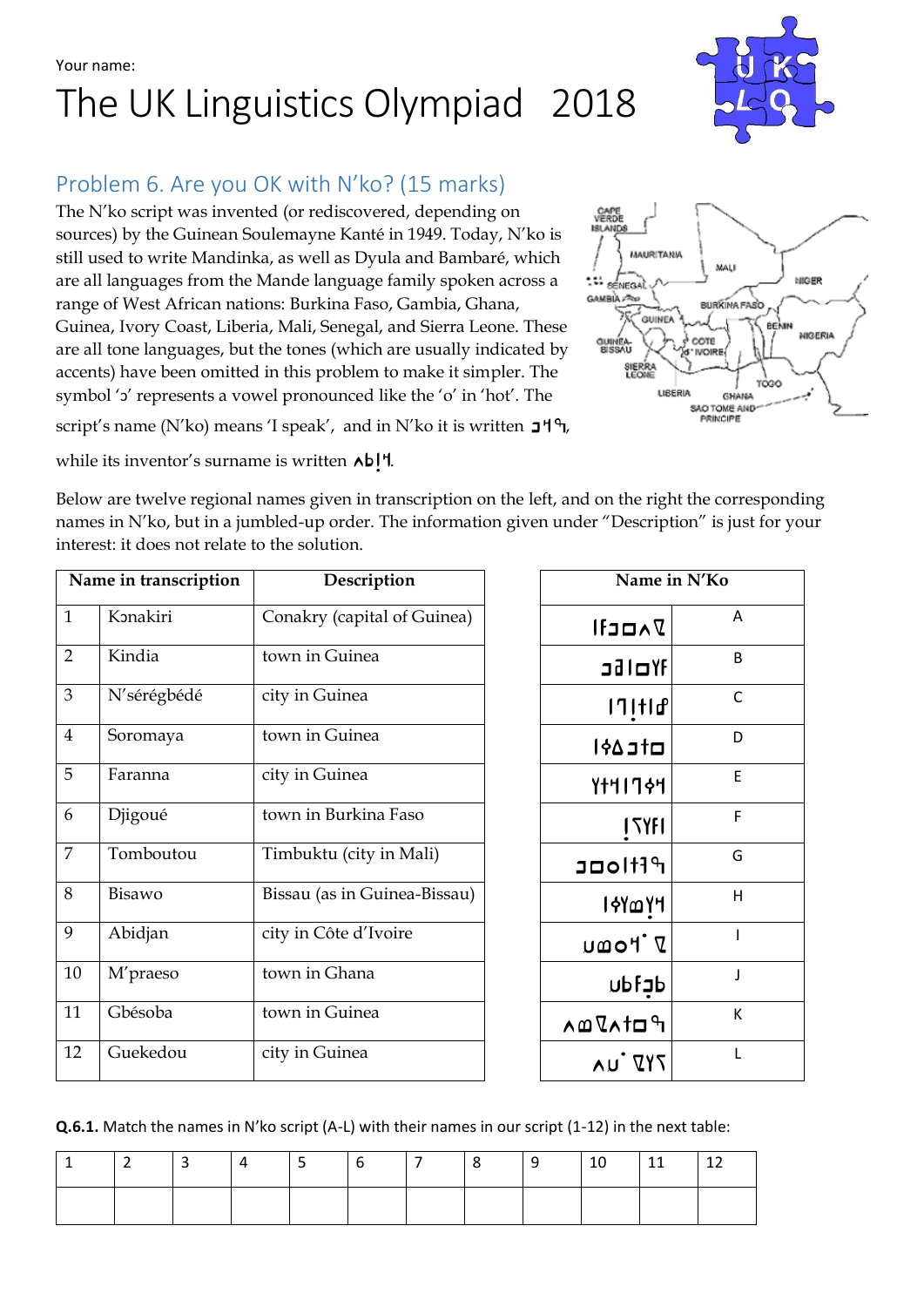# The UK Linguistics Olympiad 2018



## Solution and marking.

#### Scoring

• 1 for each correct letter (max 12)

|    |  |  | 5   6   7   8   9                 |  | $\begin{array}{ c c c c c } \hline 10 & 11 \end{array}$ | $\vert$ 12 |  |
|----|--|--|-----------------------------------|--|---------------------------------------------------------|------------|--|
| H. |  |  | K   D   C   L   J   B   F   G   A |  |                                                         |            |  |